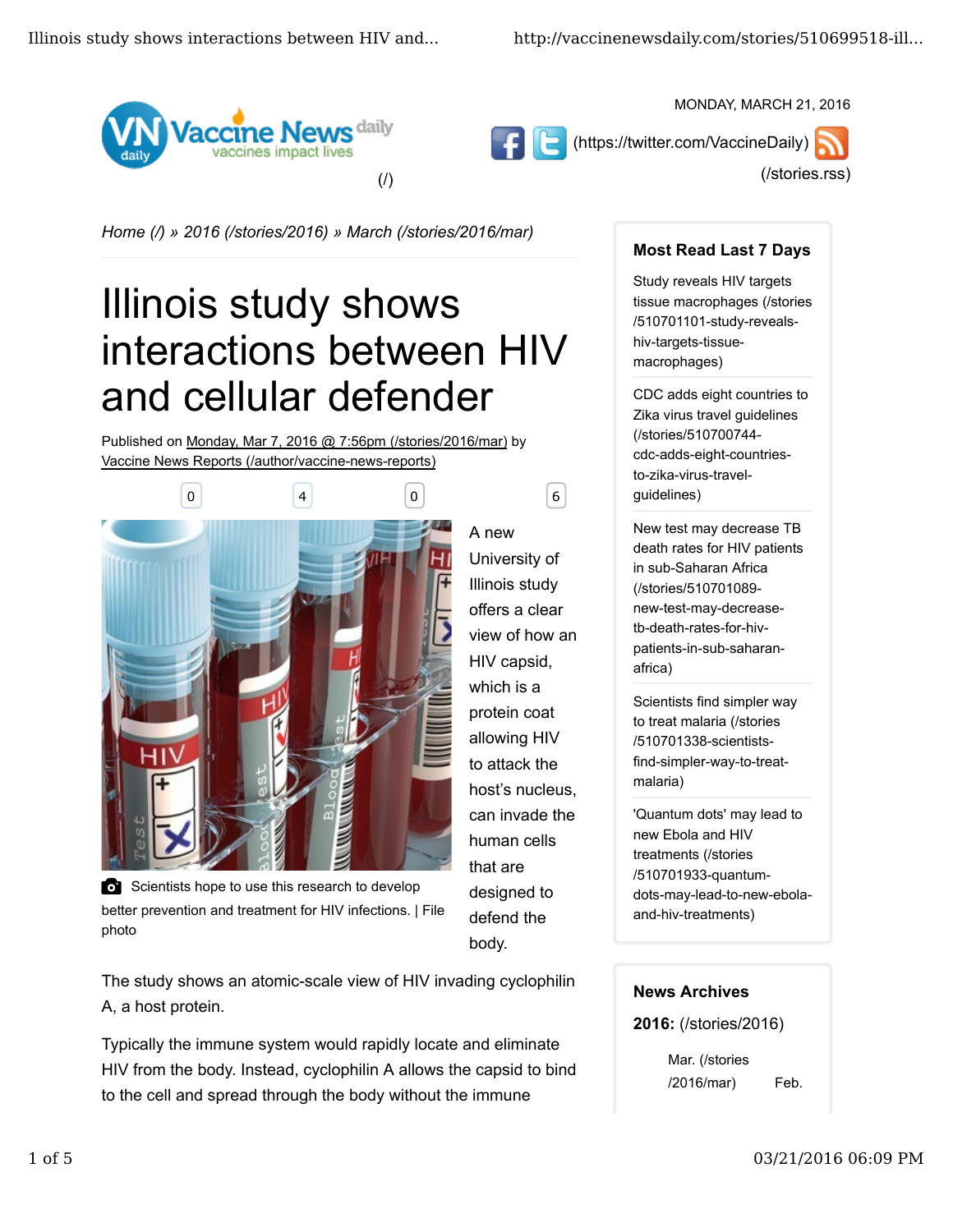system's defense.

"What we think is happening is, where there is no cyclophilin the capsid is naked, so the cell can recognize it and trigger a process that destroys the virus," Juan Perilla, a postdoctoral researcher at the University of Illinois, said. "But if the capsid is fully occupied by cyclophilin A, it prevents recognition by the nuclear pore complex. So there is an optimal amount of cyclophilin bound to the capsid such that it allows the HIV infection to go forward."

The moment when HIV takes over the host cells is an important stage in the virus's invasion of the human body. Scientists hope to use this research to develop better prevention and treatment for HIV infections.

"The HIV capsid has to show some of its surface to the nuclear pore complex so that it docks there properly and can inject its genetic material into the nucleus," Klaus Schulten, a University of Illinois physics professor, said. "Now, we understand a little bit better the HIV virus' strategy for evading cellular defenses. That gives insight into battling the system."

# **ORGANIZATIONS IN THIS STORY**

#### **University of Illinois at Urbana-Champaign**

(/organizations/643012063-university-of-illinois-at-urbanachampaign/stories) 901 West Illinois Street, Urbana , IL 61801

## **MORE STORIES**

- 'Quantum dots' may lead to new Ebola and HIV treatments (/stories/510701933-quantum-dots-may-lead-to-new-ebolaand-hiv-treatments)
- New nano biosensor to quickly detect influenza (/stories /510701902-new-nano-biosensor-to-quickly-detect-influenza)
- All study subjects protected with experimental dengue vaccine (/stories/510702091-all-study-subjects-protectedwith-experimental-dengue-vaccine)
- First unmanned aerial vehicle to diagnose HIV in infants tested in Malawi (/stories/510702104-first-unmanned-aerial-vehicle-

(/stories /2016/feb) Jan. (/stories/2016/jan)

#### **2015:** (/stories/2015)

Dec. (/stories /2015/dec) Nov. (/stories /2015/nov) Oct. (/stories /2015/oct) Sep. (/stories /2015/sep) Aug. (/stories /2015/aug) Jul. (/stories/2015/jul) Jun. (/stories /2015/jun) May. (/stories /2015/may) Apr. (/stories /2015/apr) Mar. (/stories /2015/mar) Feb. (/stories /2015/feb) Jan. (/stories/2015/jan)

## **2014:** (/stories/2014)

Dec. (/stories /2014/dec) Nov. (/stories /2014/nov) Oct. (/stories /2014/oct) Sep. (/stories /2014/sep) Aug. (/stories /2014/aug) Jul. (/stories/2014/jul) Jun. (/stories /2014/jun) May. (/stories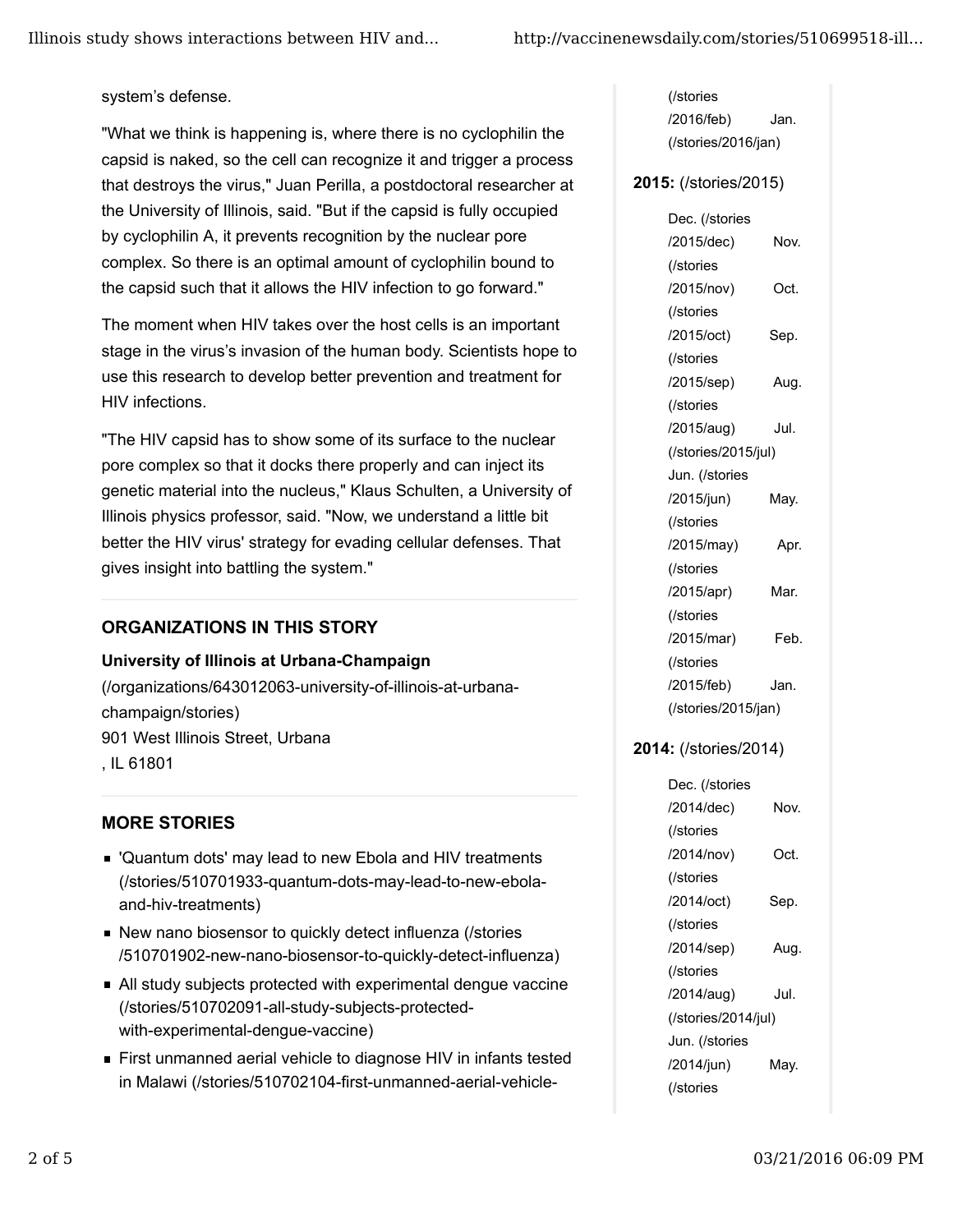to-diagnose-hiv-in-infants-tested-in-malawi)

- No additional risk for surgical patients receiving influenza vaccine (/stories/510702084-no-additional-risk-for-surgicalpatients-receiving-influenza-vaccine)
- Human challenge study to accelerate dengue vaccine development (/stories/510702114-human-challenge-studyto-accelerate-dengue-vaccine-development)
- U.K. Parliament holds first Evidence Session on meningitis B vaccine petition (/stories/510701896-u-k-parliament-holds-firstevidence-session-on-meningitis-b-vaccine-petition)
- Stanford chemists find ultra-sensitive test for HIV, cancer (/stories/510702447-stanford-chemists-find-ultra-sensitivetest-for-hiv-cancer)
- Scientists find simpler way to treat malaria (/stories /510701338-scientists-find-simpler-way-to-treat-malaria)
- **Dengue-fever test vaccine shows promise in early clinical trials** (/stories/510702131-dengue-fever-test-vaccine-showspromise-in-early-clinical-trials)

| /2014/may)          | Apr. |  |
|---------------------|------|--|
| (/stories           |      |  |
| /2014/apr)          | Mar. |  |
| (/stories           |      |  |
| /2014/mar)          | Feb. |  |
| (/stories           |      |  |
| /2014/feb)          | Jan. |  |
| (/stories/2014/jan) |      |  |
|                     |      |  |

#### **2013:** (/stories/2013)

Dec. (/stories /2013/dec) Nov. (/stories /2013/nov) Oct. (/stories /2013/oct) Sep. (/stories /2013/sep) Aug. (/stories /2013/aug) Jul. (/stories/2013/jul) Jun. (/stories /2013/jun) May. (/stories /2013/may) Apr. (/stories /2013/apr) Mar. (/stories /2013/mar) Feb. (/stories /2013/feb) Jan. (/stories/2013/jan)

#### **2012:** (/stories/2012)

| Dec. (/stories |      |
|----------------|------|
| /2012/dec)     | Nov. |
| (/stories      |      |
| /2012/nov)     | Oct. |
| (/stories      |      |
| /2012/oct)     | Sep. |
| (/stories      |      |
| /2012/sep)     | Aug. |
| (/stories      |      |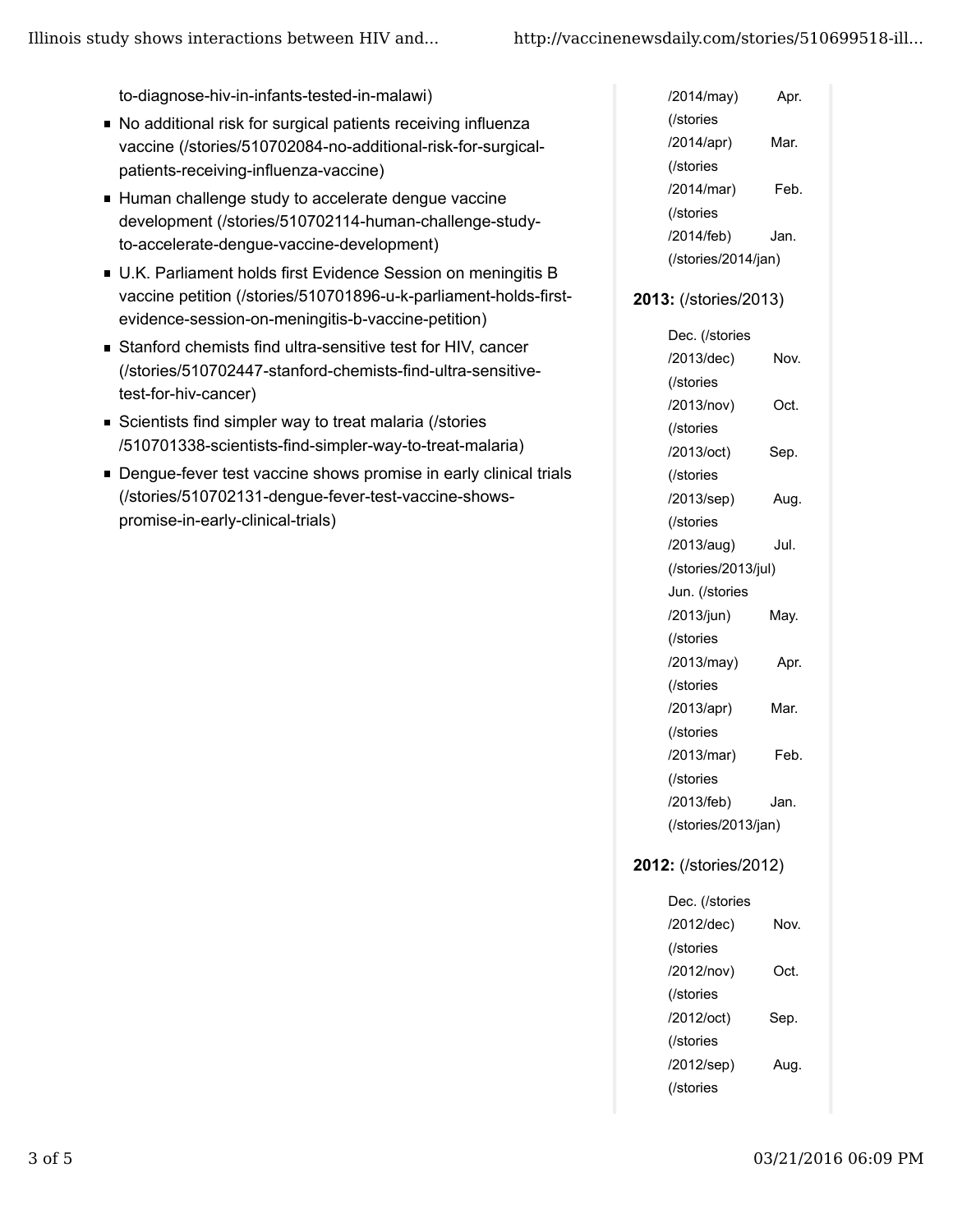| Jul.                  |  |  |
|-----------------------|--|--|
| (/stories/2012/jul)   |  |  |
|                       |  |  |
| May.                  |  |  |
|                       |  |  |
| Apr.                  |  |  |
|                       |  |  |
| Mar.                  |  |  |
|                       |  |  |
| Feb.                  |  |  |
|                       |  |  |
| Jan.                  |  |  |
| (/stories/2012/jan)   |  |  |
| 2011: (/stories/2011) |  |  |
|                       |  |  |
|                       |  |  |
| Nov.                  |  |  |
|                       |  |  |
| Oct.                  |  |  |
|                       |  |  |
| Sep.                  |  |  |
|                       |  |  |
| Aug.                  |  |  |
|                       |  |  |
| Jul.                  |  |  |
| (/stories/2011/jul)   |  |  |
|                       |  |  |
| May.                  |  |  |
|                       |  |  |
| Apr.                  |  |  |
|                       |  |  |
| Mar.                  |  |  |
|                       |  |  |
| Feb.                  |  |  |
|                       |  |  |
| Jan.                  |  |  |
| (/stories/2011/jan)   |  |  |
| 2010: (/stories/2010) |  |  |
|                       |  |  |

Dec. (/stories /2010/dec) Nov. (/stories /2010/nov) Oct.